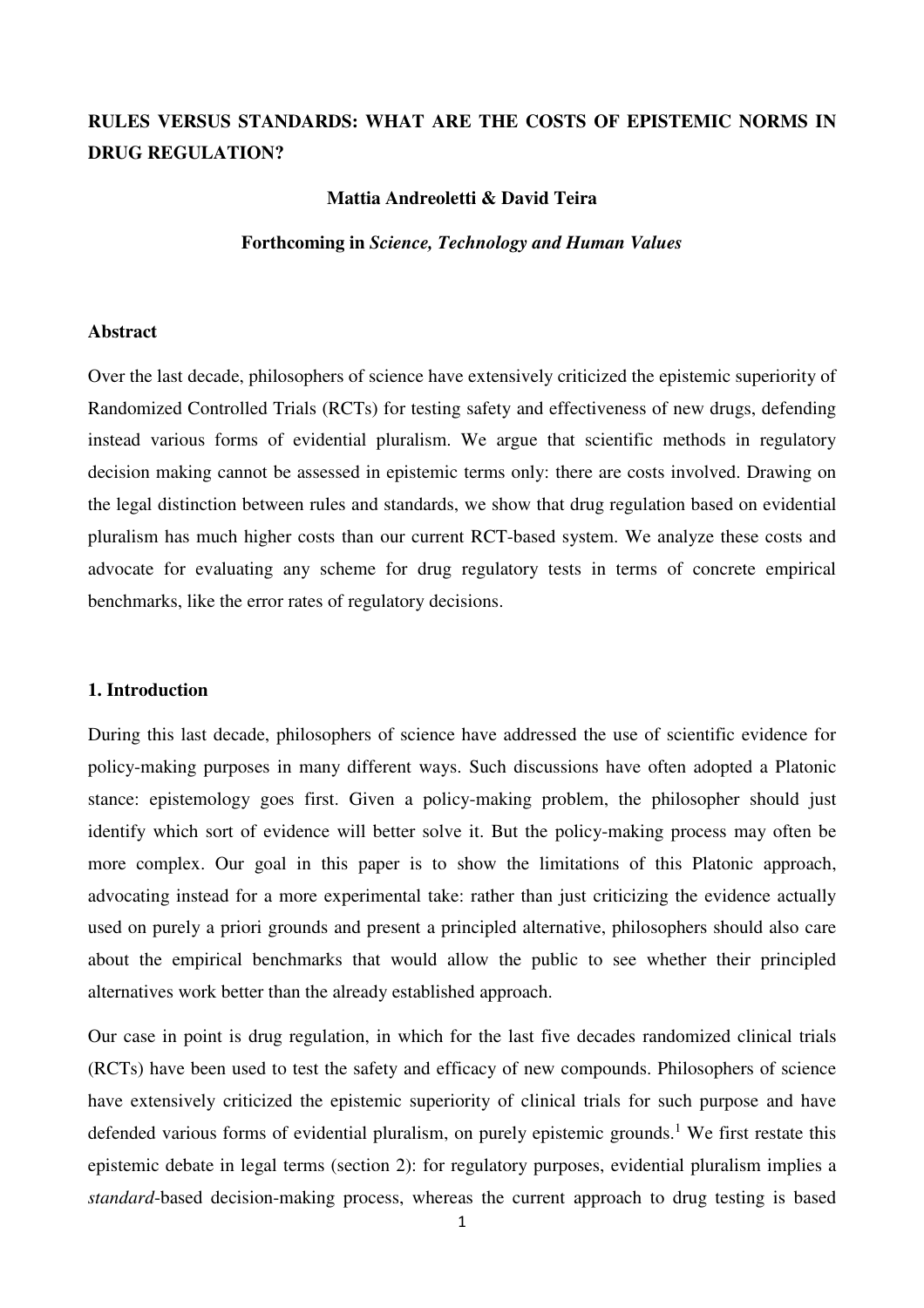instead on *rules*. Following the 1962 Food and Drug Administration Act, most regulatory decisions operate on a simple rule: if there are two positive RCTs, approve the drug.<sup>2</sup> Several philosophers of science contend instead that regulators would do better if they addressed the question of whether a drug is safe and effective searching for the best evidence available, whatever its sources. This is a standard-based approach.

The economic analysis of law has appraised the rule versus standards distinction in terms of their respective costs. We draw on this approach to argue that, in order to avoid Platonism, any normative proposal to reform our regulatory schemes should consider not just the epistemic superiority of an alternative, but also the costs of adjudicating drug approvals on that basis. Not just the costs of purely epistemic deliberation on the basis of a rule or a standard, but also the costs of protecting deliberation from any external conflict of interest. In section 2, we introduce the rules versus standards distinction, highlighting the current consensus in the economic analysis of law: rules have fewer costs than standards when it comes to decision making. In section 3 we restate in these terms a number of recent proposals to change the epistemic yardstick we currently use in pharmaceutical regulation. In section 4, we draw on the experience of the FDA to analyze the costs of regulatory decision making under the external pressure of pharmaceutical interests. We compare decisions achieved through RCT-based rules and decisions attained with a standard-based deliberation. Our conclusion is that, once costs are taken into account, there is no compelling reason to expect that a standard-based system may improve the current RCT-based approach

Yet, we also defend, in the fifth and final section, that a proper clarification of this normative debate requires an empirical benchmark of regulatory success. We propose to use the error rate of regulatory agencies, which is defined as the number of products withdrawn from the market after approval, drawing on the experience of the FDA. Many may object to this index on the basis of the unreliability of the very agency issuing the figures: the FDA, they will argue, is captured by pharmaceutical interests and, as a consequence, it recalls fewer drugs than it should. In our view, this is the most extreme position in the rules versus standards debate in pharmaceutical regulation: no regulatory yardstick can resist the power of lobbies. Yet, as we will conclude, the capture argument also relies on a benchmark of regulatory success that is probably Platonic as well. Overcoming Platonism in the discussion of pharmaceutical regulatory issues is the final recommendation of this paper.

## **2. RULES VERSUS STANDARDS IN DRUG REGULATION**

Let us first introduce the distinction between rules and standards (see also Luppi and Parisi 2011). Both are *legal directives* with a conditional structure of the form "If X, then Y." The antecedent is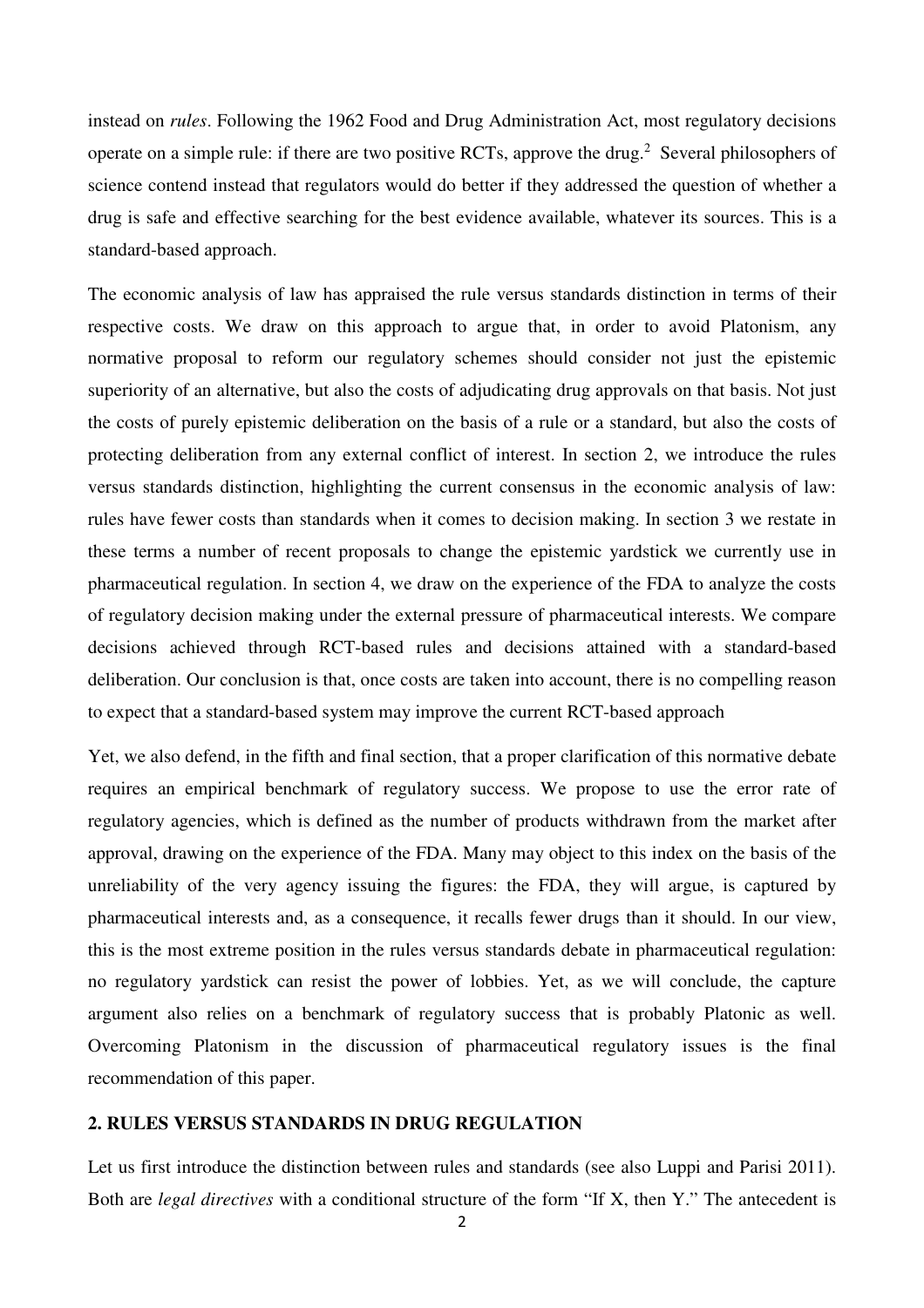the "trigger": an event plus some concomitant circumstances. The consequence is the "response." Rules have a hard-empirical trigger, and a hard-determinate response. Standards have a soft evaluative trigger, and a soft guided response (Kaplow 1992; Schlag 1985).

"Dogs are not allowed in bars" is a rule of the form "If x is a dog, x is not allowed in a bar." The trigger is an unambiguous fact (either x is a dog or not); the response is not open to interpretation. Rules have justifications: the reason why they were originally established. Preventing dogs from entering bars might have been justified in order to avoid disturbances to customers. According to (Schauer 1993), rules should always be implemented independently of their justification: seeing-eye dogs are surely trained not to disturb anyone in public spaces, but they are dogs nonetheless and, according to the rule, they should not be allowed in bars. A bear will surely be a disturbance in any bar, but the rule does not apply directly to bears. Rules are then based on an *entrenched generalization*: they are at once *under-inclusive* (the bears) and *over-inclusive* (the eye-seeing dogs). Standards are comparatively flexible: "Only good dogs are admitted." The goodness of a dog should be assessed according to the justification of the standard. Someone should consider what may disturb customers and decide whether each particular dog may behave accordingly (that is the soft evaluative trigger), and only then, may she allow the dog in the bar. These are, of course, ideal types: actual laws mix rules and standards in varying degrees.

Scholars in the field of Law and Economics have discussed the differences between standards and rules in terms of their respective costs, broadly conceived (Kaplow 1992).<sup>3</sup> There are, of course, costs to both promulgating and enforcing laws, and these costs may vary, depending on whether legislators choose rules or directives. Hard triggers have a high degree of specificity: they enumerate the precise circumstances under which the rule should be applied, and identifying such circumstances involves clear *ex ante* costs. For example, of all the possible tests that a pharmaceutical regulator might use to establish the effects of a treatment, which one should the legislator choose in order to promulgate the relevant legislation? How should she find out? Standards are typically easier to promulgate, since they have a lower degree of specificity: e.g., "harmful treatments are prohibited in pharmaceutical markets." Yet, standards are costlier to enforce: the adjudicator should establish in each case how to apply them. For example, pharmaceutical regulators will have to decide for each new treatment on what basis they decide on their potential harms.

There are also costs from the standpoint of the other stakeholders concerned with the laws. The pharmaceutical industry, for instance, should decide in which treatments to invest according to the predictability of regulatory approval. Rules are typically more predictable than standards. In case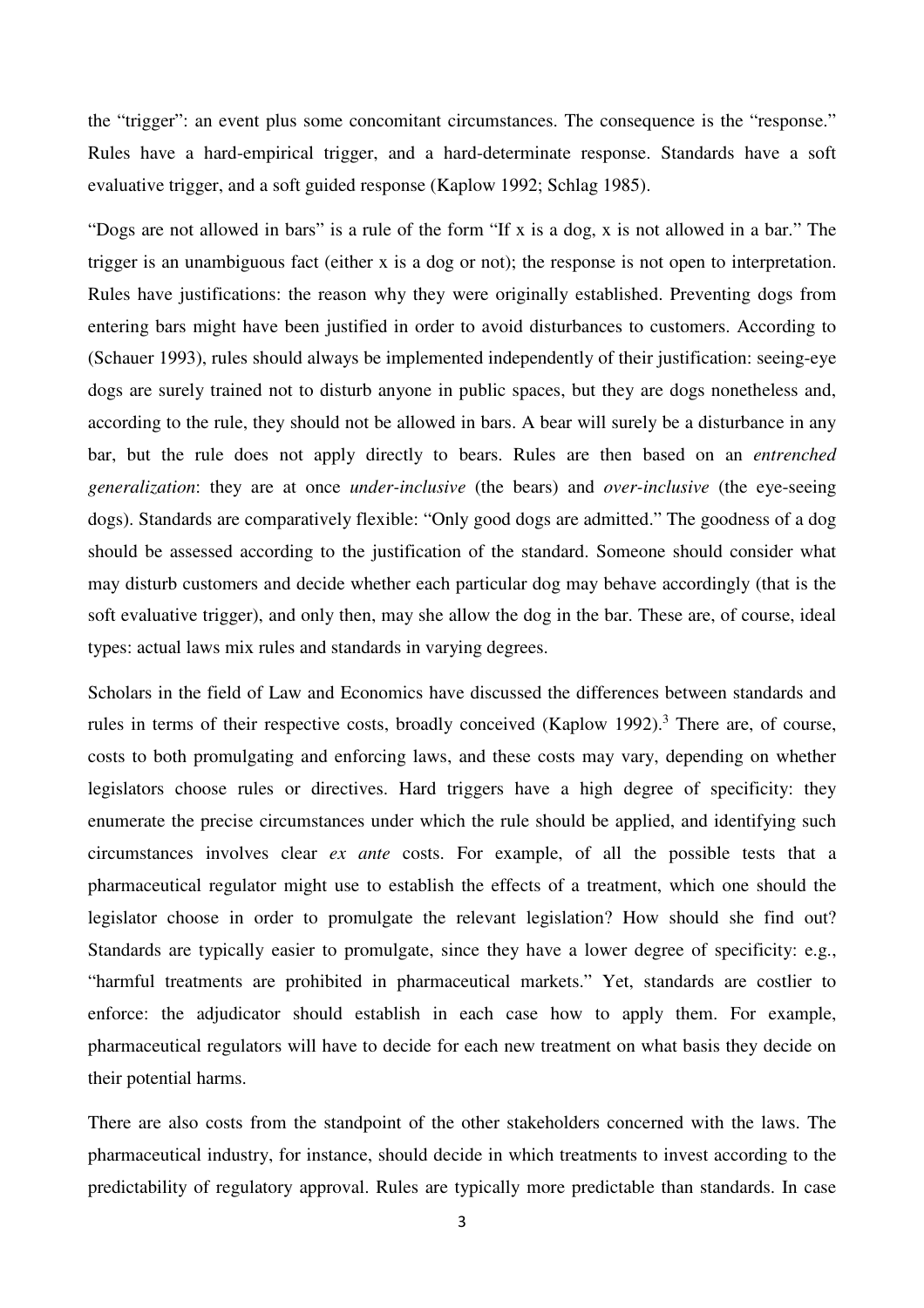there is a potential regulatory mistake (e.g., a harmful treatment entering the market) and patients have to litigate, it is easier to argue about the defective application of rule than a standard. Of course, rules are not preferable to standards by default in every realm (Kaplow 1992; Friedman and Wickelgren 2013), but for the last fifty years rules have played a predominant role in American drug markets.

Following the passage of the 1962 Food and Drug Administration Act, and up until 2016, drug regulation in the United States has been based on a particular combination of rules and standards. The 1962 Act established that drug manufacturers had to apply to the FDA for the approval of new treatments. Such application would only be considered if:

[I]t includes substantial evidence consisting of adequate and well-controlled investigations, by experts qualified by scientific training and experience to evaluate the effectiveness of the drug involved, on the basis of which it could fairly and responsibly be concluded that the drug will have the effect it purports or is represented to have under the conditions of use prescribed.

The definition of a "well controlled investigation" was further clarified in 1969 (Section 314.126 of Title 21 of the Code of Federal Regulations), when it was formally quantified as two randomized clinical trials plus one previous or posterior confirmatory trial. Clinical trials are comparative experiments in which the effects of an experimental drug are compared to the standard treatment or to a placebo, testing the hypothesis that there is no difference between them according to a given statistical design. Once the manufacturer has collected all the necessary evidence, it is submitted to the FDA for review in the form of a New Drug Application (NDA).

FDA approval is then generally based on a rule: *if there are two positive RCTs, accept*. But there are also occasions to use standards. For instance, the reviewers might disagree on the quality of the evidence submitted. In such cases, the FDA may summon an advisory committee of experts to resolve the dispute. Their conclusion is not mandatory for the FDA, although it is usually accepted (Zuckerman 2006). The FDA directly appoints members of the advisory committee from experts in the relevant scientific fields. For example, the Oncologic Drug Committee consists of 13 voting members including one representative of patients/consumers. The industry is represented with one non-voting member.

Usually the FDA and the company that submitted the NDA present all the relevant data to the members of the committee, who should then proceed to a public collective deliberation. Once this deliberation ends, each member of the committee must vote on some specific yes-or-no questions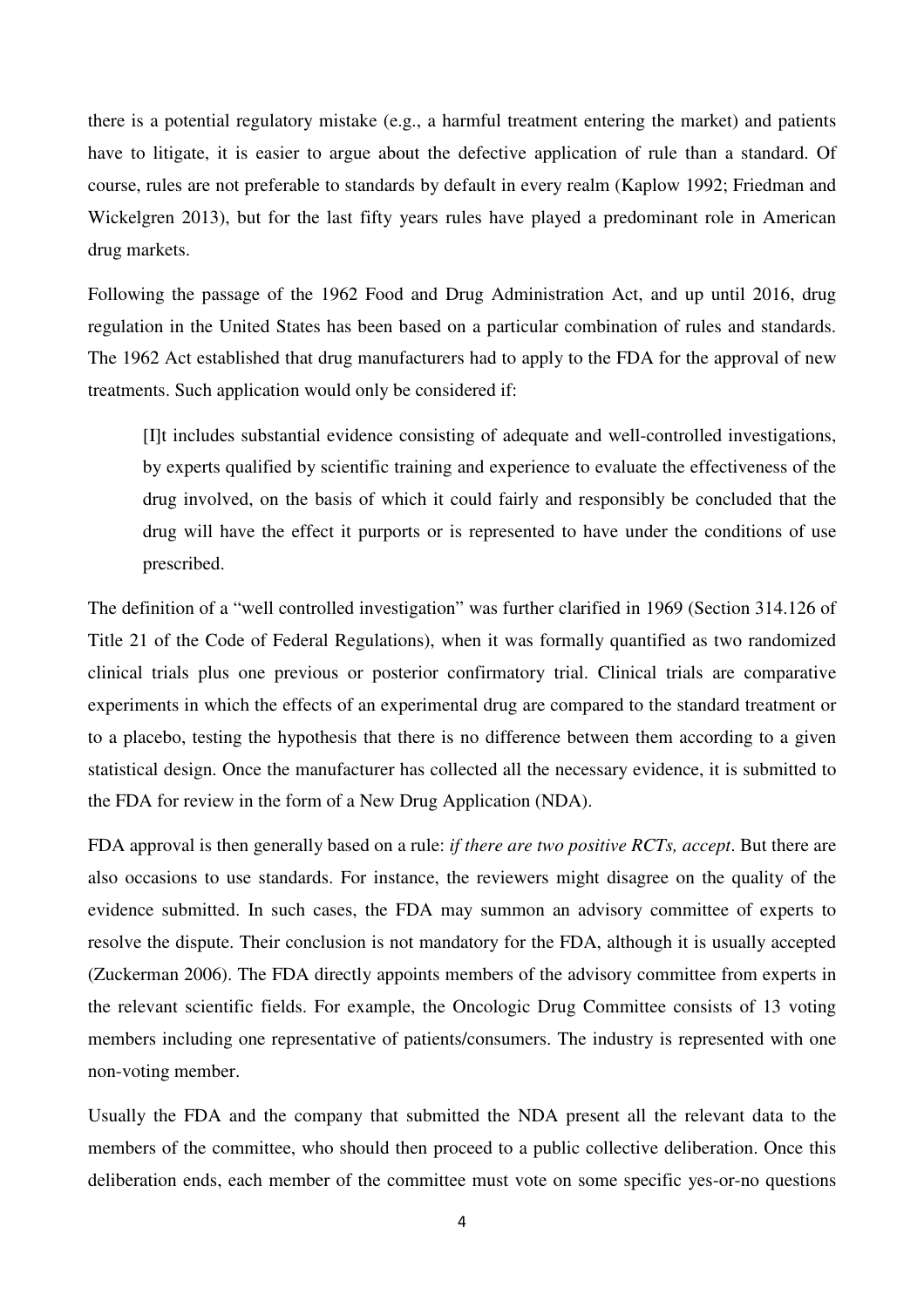formulated by the FDA, such as "Given the current knowledge, does this medicine have a demonstrated benefit?" (Urfalino 2012). The FDA itself stresses the fact that it pays attention not only to the votes, but also to the deliberation process (Urfalino 2012). The entire process is as transparent as possible: the meetings of the committees are open to the public, and the minutes are then published on the FDA website.

In general, the questions for new drugs concern "whether the safety and effectiveness information submitted for a new drug is adequate for marketing approval" (Center for Drug Evaluation and Research, n.d.). The members of these advisory committees should thus cast their votes according to a standard: *if the evidence presented is substantive enough, grant market approval*. This is clearly a soft evaluative trigger, as compared to the outcome of an RCT (e.g., either it reaches statistical significance or not) and each voter may interpret it differently.

The coexistence of rules and standards in drug regulation shows that both decision procedures are possible in pharmaceutical regulation. The primacy of rules seems to illustrate a general point in the economic analysis of law: rules are more efficient than standards when adjudication frequently occurs in settings characterized by common traits (Fon and Parisi 2007). If decisions are rare, it may be easier not to spend much effort in articulating a highly specific rule, but rather promulgate a standard and leave to the adjudicators to make a decision based on the circumstances of the case. For frequent decisions on complex issues by specialized courts, by contrast, Fon and Parisi (2007) shows that, under stylized assumptions, rules lower adjudication costs. Indeed, frequency of decisions is an issue at the FDA: the agency screens dozens of drugs annually following standardized procedures.<sup>4</sup> Identifying a positive RCT as the trigger has also become a relatively standardized task. Years of methodological debate have yielded checklists and guidelines available to reviewers for the overall assessment of the study design. Although the fine details of the statistical assessment of the trial are trickier, any positive an RCT must show a statistically significant difference between the two compared interventions (the famous  $p < 0.05$ ) in the primary endpoint of the treatment. Agreement on the triggers seems to be usual enough at the FDA, since comparatively few decisions on new drugs are reached through committees (which are appointed to sort out disagreements on evidence).

There is nothing inevitable about the use of RCTs-based rules in pharmaceutical regulation. The consensus formed among pharmacologists in the late 1950s about the superiority of RCTs to test all sorts of treatment may change.<sup>5</sup> When the FDA adopted RCTs as regulatory yardsticks the assumption was that it was better than any other method of causal inference about treatments. As we discuss in the following section, philosophers of science have argued in different ways against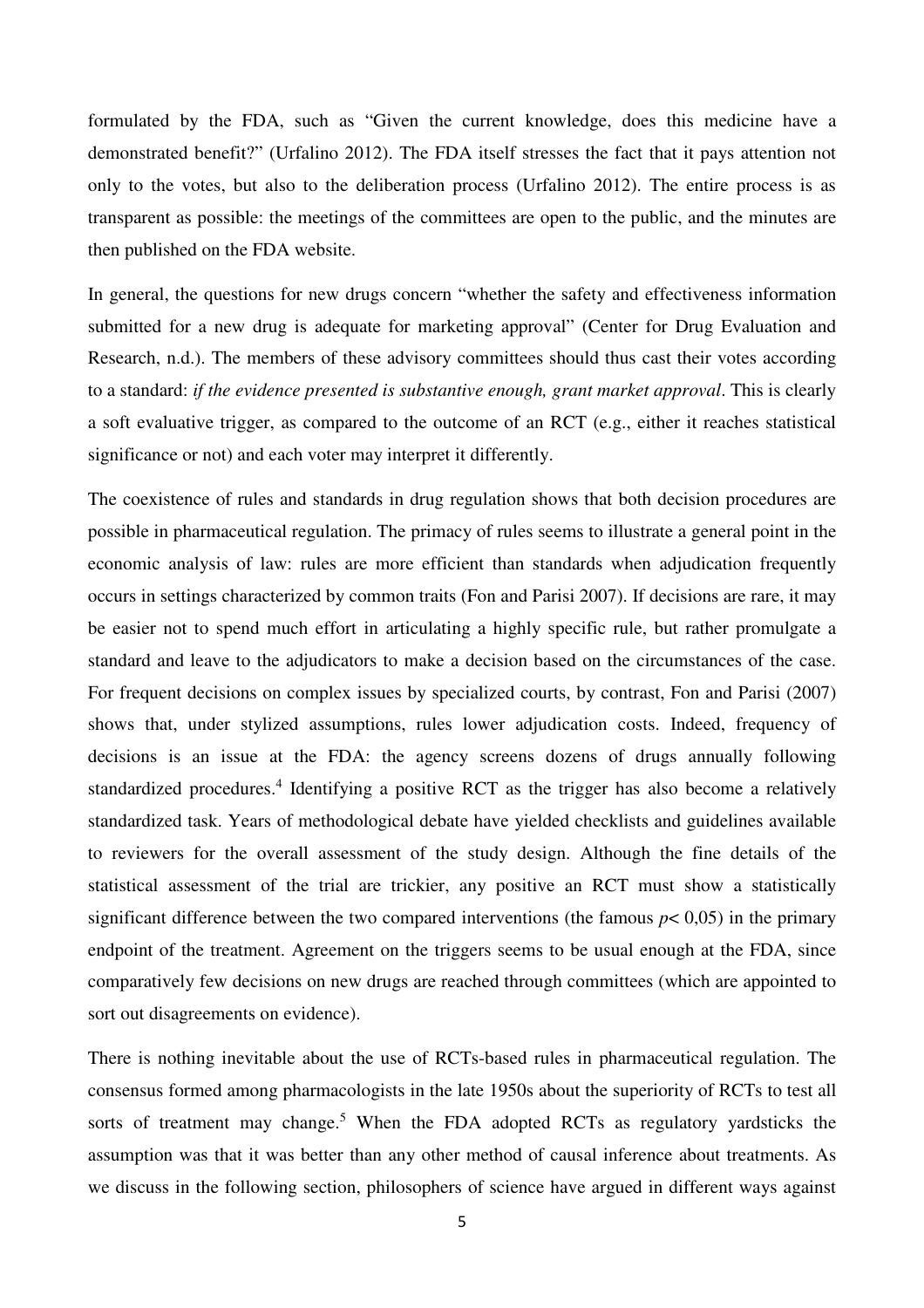this assumption. The open question, in this framework, is whether the benefits of adopting a different rule or standard make up for the costs of dispensing with the simplicity of RCTs.

## **3. EPISTEMOLOGY FIRST: THREE APPROACHES**

Historically there have been different ways to assess the safety and efficacy of new treatments. Between 1900 and 1950 expert clinical judgment was the main approach in the assessment of the properties of pharmaceutical compounds, both in Britain and the United States. An experienced clinician would administer the drug to a series of patients he considered more apt to benefit from it. His conclusions would be presented as a case report, with the details of each patient's reaction to the treatment. The alternatives were first laboratory experiments and then controlled clinical trials (from which RCTs would later emerge). The former would proceed either in vitro or in vivo (on animals and patients): considered superior by clinicians with a scientific background, its scope was usually restricted to safety considerations. It soon gave way to comparative trials, in which two treatments were alternated on the same patient or administered in two groups of patients (simultaneously or not). The arrangements to secure the comparability of the two treatments were the controls and they adopted different forms. The following items counted as controls in these trials: the patients' eligibility criteria, the way treatments were allocated (alternation and randomization), uniformity in administration of treatments and patients' blinding. They were not necessarily used all at once. Statistical reports from controlled trials conveyed their results with different degrees of sophistication. The standardization of what we now call an RCT began with the British Streptomycin trial in 1947 and concluded with the adoption of RCTs as a regulatory yardstick by the FDA in the 1960s. RCTs articulated the controlled experiment with the template statistical design first advocated by Ronald A. Fisher. As mentioned above, they are comparative experiments in which a new treatment is run against either the usual therapy or a placebo on, at least, two groups of patients. Other than the treatment, the patients should be treated exactly alike so that any difference in the outcome can be attributed to the single difference between the two groups (the intervention). A statistical protocol will assist regulators to organize the experiment and interpret the outcome, thereby realizing the superiority of RCTs for causal inference.

The different methods for drug testing were all potential candidate triggers in a regulatory *rule*. As compared to these other methods, RCTs are considered superior at grasping the causal connections between a treatment and its effects. Since regulatory agencies are interested in the safety and efficacy of these effects, it is only natural that RCTs were adopted as triggers in pharmaceutical regulatory rules. If RCTs are a priori better than any other form of causal evidence, why look elsewhere? Philosophers of science have challenged this purported superiority of RCTs with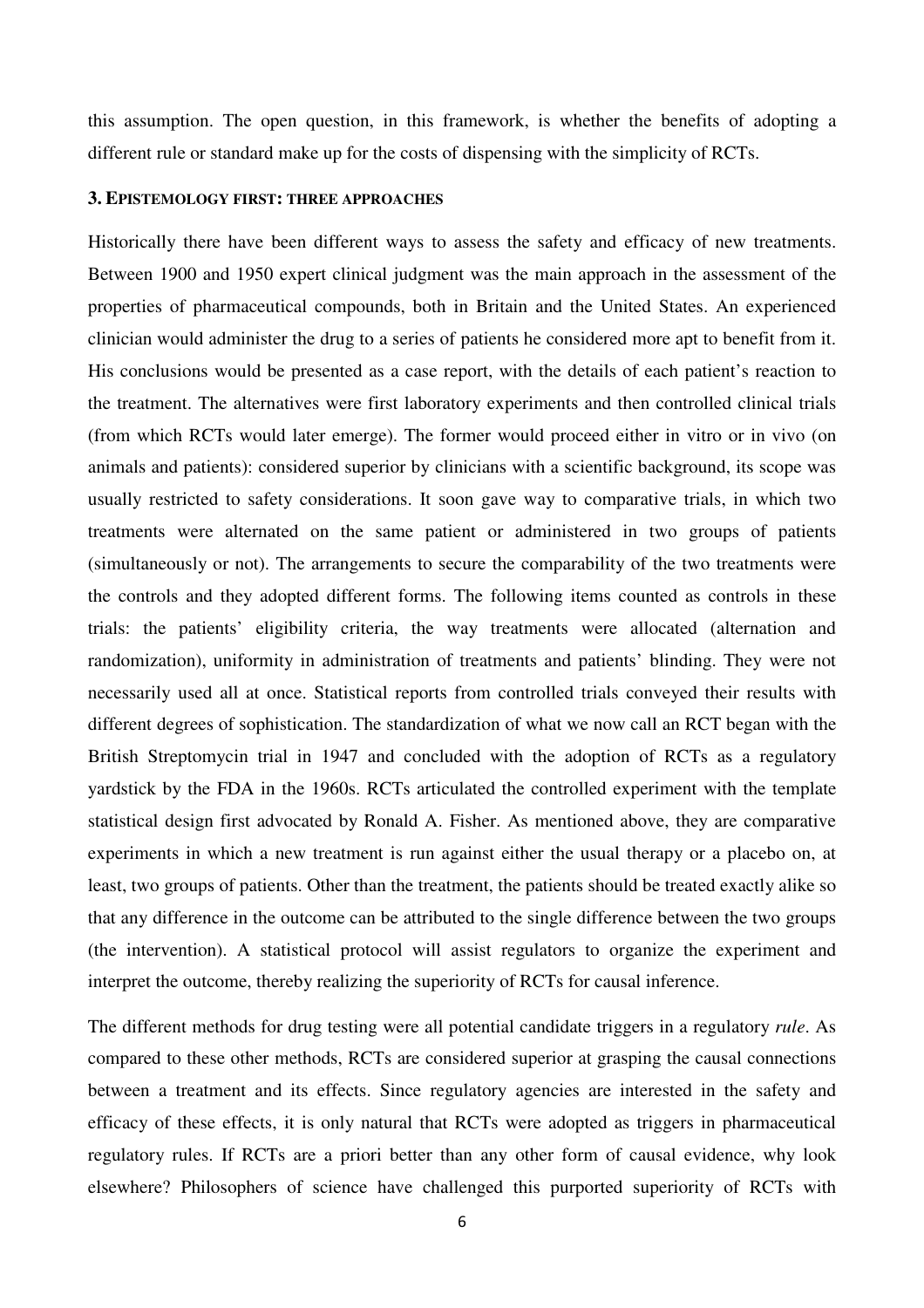different arguments, advocating either for more complex decision rules or, simply, standard-based decisions.<sup>6</sup> Let us consider three of these approaches with different versions of what we call the "epistemology first thesis," in ascending order of decisional complexity.

The EBM+ consortium is a British research team that has been defending for the last decade the necessity to combine mechanistic and statistical evidence about causal interventions in medicine in order to fully grasp their effects.<sup>7</sup> RCTs on their own are fallible, they argue, and knowledge of mechanisms help in transporting causal claims to new populations beyond the trial (Clarke et al. 2014), a clear concern for any pharmaceutical regulator. In their recently published handbook *Evaluating evidence of mechanisms in medicine* (Parkkinen et al. 2018), the EBM+ consortium presents standardized tools so that any stakeholder in a decision-making process involving medical treatments can assess the quality of the available evidence for or against the interventions. These tools are checklists that assign scores to each intervention according to the variety and quality of the evidence supporting it. Decision processes are complex, the authors acknowledge, and "evidence and its appraisal are but one part of the mix" (Parkkinen et al. 2018, p. 35). EBM+ does not offer any guidance for decision, but, in our view, their evidence assessment checklists could easily replace trials in any regulatory decision rule: "if a treatment scores above this threshold in the checklist, accept." Except that the assessment of new treatments would now be more complicated given the new sources of evidence, in addition to trials, that regulators should consider. The costs of the adjudication process will rise given the higher (implicit) complexity of the rule. The EBM+ expectation, of course, is that regulatory decisions will improve, reducing the number of type I or II errors.

Barbara Osimani has led a grant from the European Research Council to study alternative ways to use evidence in pharmacology. Landes, Osimani, and Poellinger (2018) have criticized the regulatory focus on RCTs, since they do not provide adequate evidence of potential harms. RCTs assess causal effects of treatments on a sample of patients under controlled conditions. These studies rarely capture the heterogeneity of the actual populations to which the treatment will be administered, and this heterogeneity is a source of potentially harmful effects: not every patient will react to the treatment as those studied in the trial. RCTs may provide a general assessment of safety and efficacy, but they do not capture potential adverse effects on particular groups of patients. There is room for improving regulatory decisions if more of these latter effects are detected before market approval. Therefore, Landes, Osimani, and Poellinger (2018) advocate for a more complex approach in which Bayesian methods will allow decision makers to take into account different forms of evidence that grasp better the potentially harmful effects of treatments as well as their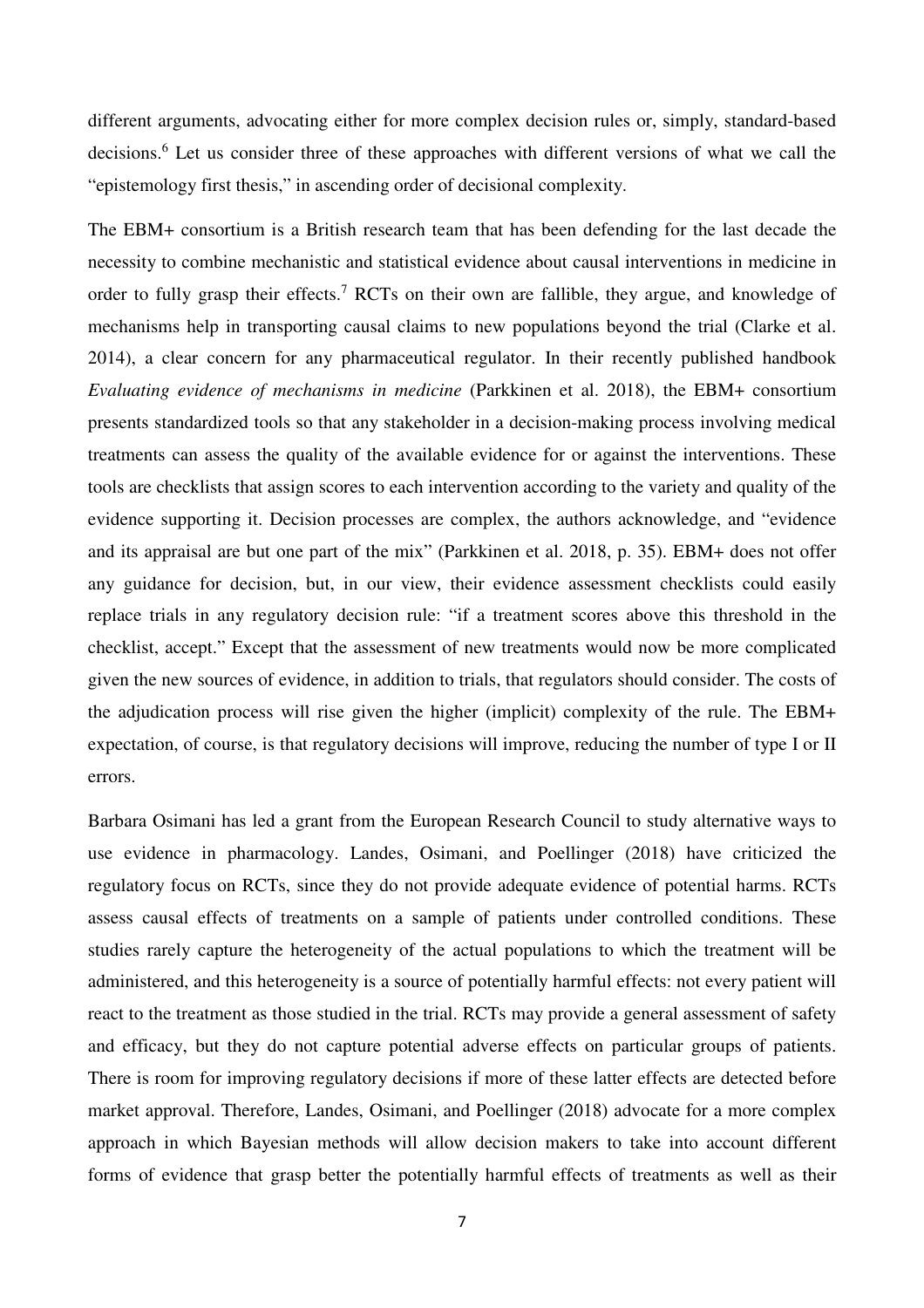efficacy. Unlike the EBM+, this approach is willing to consider evidence beyond trials and mechanisms. Moreover, Landes, Osimani, and Poellinger (2018) dare to propose a decision rule about new treatments. In this rule, the evidence about treatments will feed the expected utility function of the decision maker, so that acceptance will happen when the utility reaches a certain threshold. Here, the complexity of the decision process increases both in terms of the amount of evidence to be assessed and the procedure to reach a decision, but we are still within a rule-based framework.

Nancy Cartwright, one of the leading philosophers of causality, has explicitly argued against the "algorithmic" interpretation of causal evidence in policy-making processes, defending instead a deliberative approach. For Cartwright, we live in a world of dappled causal capacities: there is no a priori guarantee that making a medical intervention work in a clinical trial will make it work the same way in a different situation. Causal interventions do not work alone, but in combination with supporting factors that might or not be present in each context of application. In our terms, treatments do not share enough traits to make rule-based decisions efficient: each treatment used on a given population should be considered separately.

For Cartwright, regulatory authorities should find evidence about the causal factors that will contribute to the efficacy of the intervention on the general population of patients. Cartwright suggests collecting all the facts that are relevant to the transition from efficacy in the trial to effectiveness on other populations. For this search there is no algorithmic method, but rather a number of heuristics that regulators should use wisely. For example, they can conduct a pre-mortem analysis, a thought experiment of the form "If the intervention goes wrong, how will it have gone wrong?" (Cartwright and Hardie 2015). This will provide some clues as to the contributing factors that may spoil the effect of a treatment outside the trial. Ultimately these heuristics cannot be synthesized in a simple rule with a hard-empirical trigger. Drug regulation should therefore use *standards* with soft evaluative triggers: *if the evidence presented is good enough, grant market approval*. Deliberation about evidence is necessary to make this decision.

These three approaches exemplify in various ways our epistemology-first thesis: they all share the assumption that going for the best evidence (in quantity and quality) will deliver a better *error rate*, no matter how it complicates the decision process, and whatever the interest or stakeholders at play. Regulators using these modified rules or standards will fail less often in deciding about new treatments, as compared to their current rate of mistakes under the RCT-based rule: fewer dangerous compounds will be erroneously accepted and more effective therapies wrongly rejected.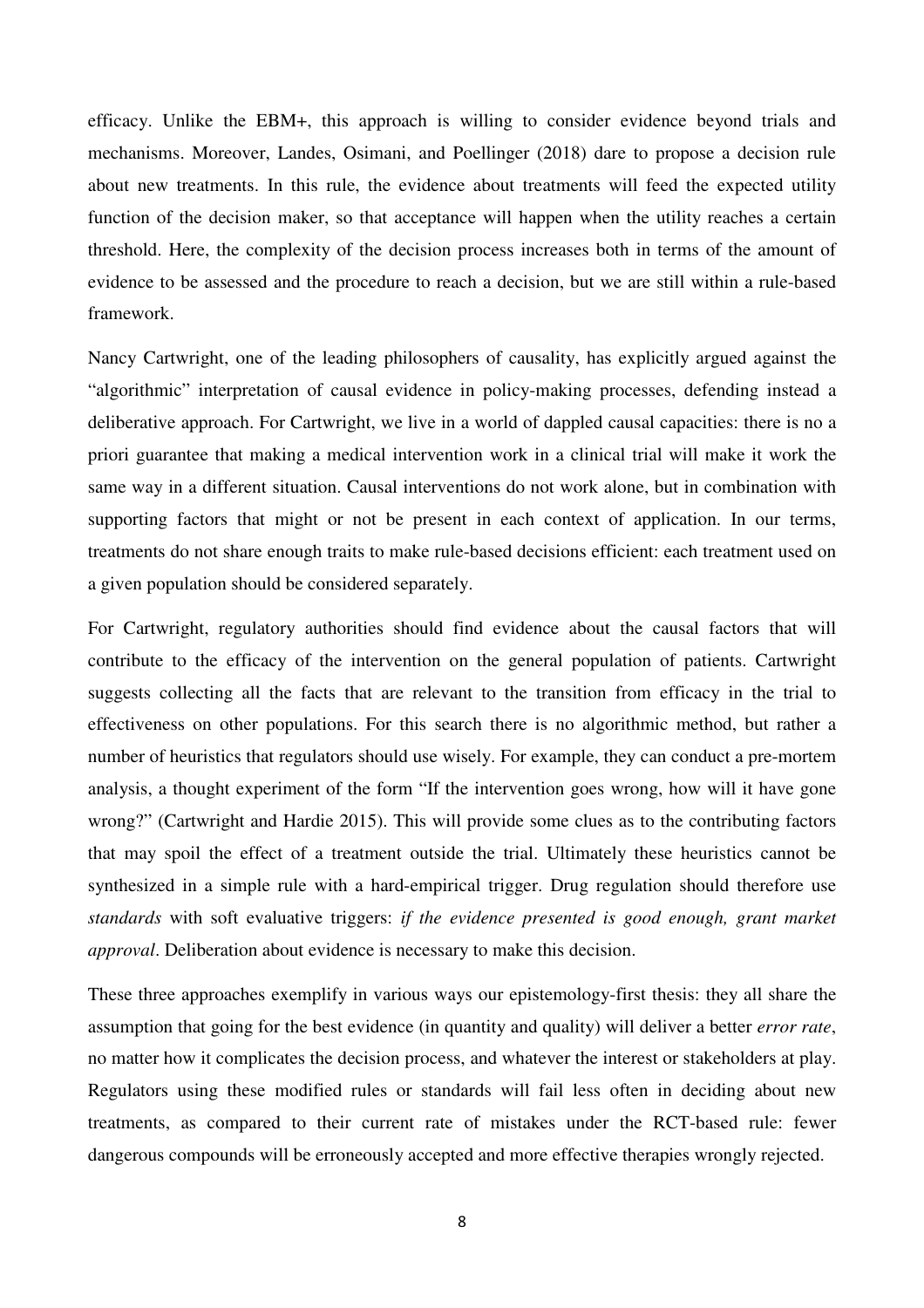Yet, both the EBM+ and Osimani's approach are essentially reformist: the evidential pluralism they advocate is compatible with a rule-based system, except that the trigger in the conditional is more complicated to pull, increasing the costs of the decision. Cartwright is the one that more radically changes the current approach to regulatory issues. She is advocating for considering causal interventions on a case-by-case basis, because this is the dappled nature of our world. There are no causal laws governing patients' populations independently of the context in which the treatments are administered and there is no single best method to study treatment effects. This sort of epistemic pluralism requires standard-based decisions reached through deliberation. Here is where the epistemology first thesis reaches its Platonic apex: evidence alone will make those committees agree. Yet, we wonder, what are the costs of this adjudication process? Will the benefits of standard-based decisions offset them? As we will argue in the following section, a pragmatic approach to these questions requires us to take further costs into consideration.

#### **4. THE COSTS OF CONFLICTS OF INTERESTS**

In section 2 we showed how the 1962 FDA Act created a regulatory system in which most decisions were made on the basis of an RCT-based rule, resorting to standards-based adjudication in case of disagreement on the evidence. This system can be justified in terms of its efficiency in selecting the safe and effective treatments with the fewer costs. Yet, as we just saw in the previous section, if the epistemic adequacy of the hard trigger is challenged, there is room for alternative decision methods that, on paper at least, might yield better decisions. Yet, for Robert Temple, the legendary FDA officer, adopting the most radical of this proposals (a standard-guided case-by-case approach) was "his idea of a nightmare" (Berry, Goodman, and Louis 2005).

Is Temple's regulatory nightmare worth having? We will argue against Cartwright's standard-based approach on two different accounts. On the one hand, we will show that, as of today, there is no evidence that standard-based deliberation in FDA committees yields better decisions. A quick rejoinder is that at the FDA there is much industry pressure distorting deliberation, so we cannot see regulatory standards operating at their best. In response, we will argue that, in assessing the adequacy of rules and standards for pharmaceutical regulation, we need to consider the costs of protecting rule- or standard-based decisions from conflicting interests.

The first part of our argument is relatively straightforward. If Cartwright is correct, we may expect deliberative committees to perform better than rule-based review boards in detecting unsafe or inefficient drugs. But deliberation per se does not seem to yield very different decisions. A study conducted by the National Research Center for Women & Families provides a quantitative analysis of the decision of FDA advisory committee (Zuckerman 2006b), following their voting patterns.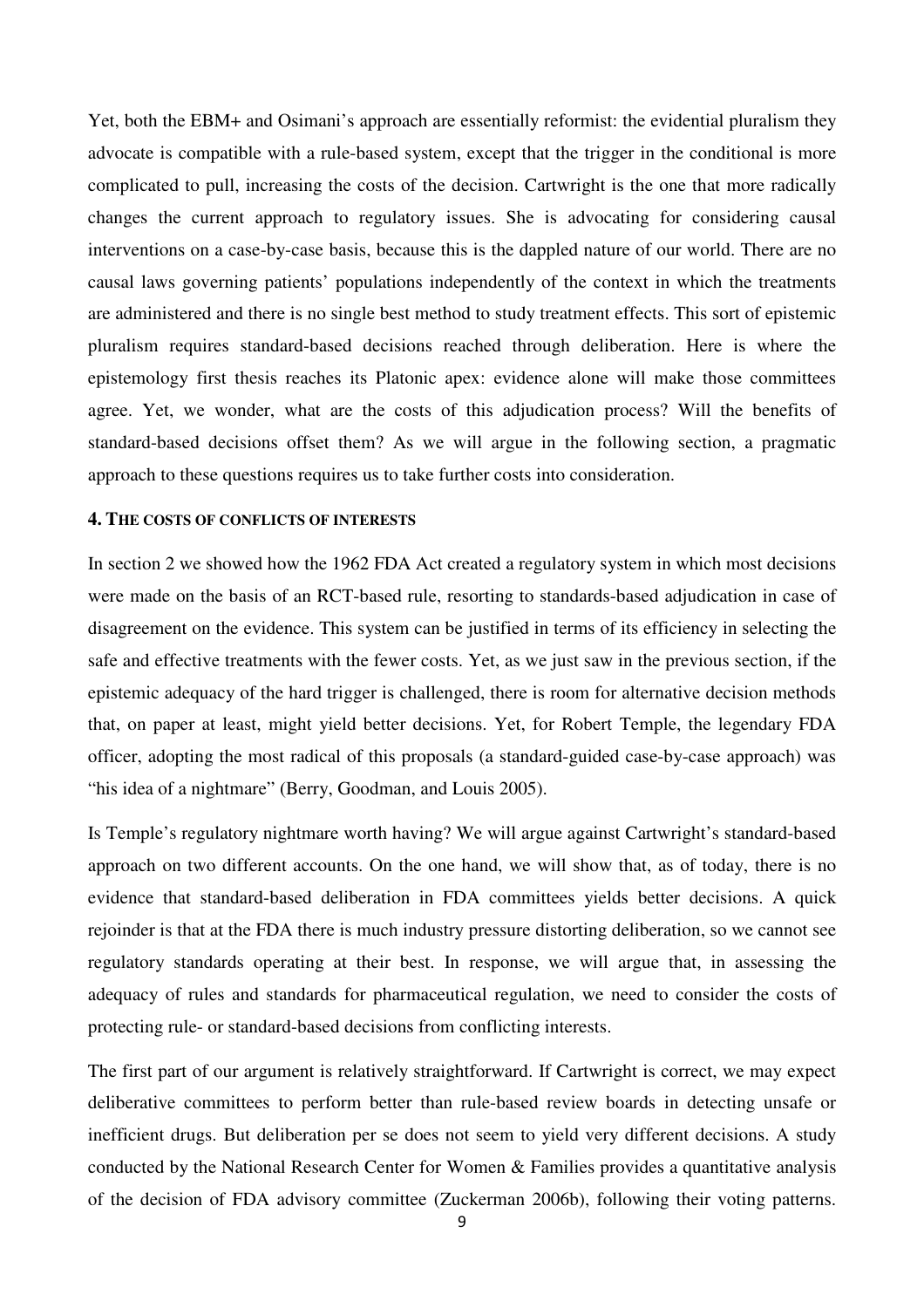One of the most interesting findings is that committee members voted unanimously for 66% of the drugs they recommended for the approval, which is particularly surprising given that advisory committees are convened for controversial cases in which the available RCT evidence does not seem particularly persuasive. Moreover, sometimes the FDA has approved drugs for which the advisory committees recommended the opposite. In Zukerman's analysis, between 1998 and 2005 advisory committees voted against 11 drugs, but the FDA subsequently approved 4 (36%) of them. Whereas, according to another report (Smith et al. 2012), the FDA decisions are very consistent with the advisory committee voting: in a set of 63 FDA advisory committee meetings that included votes for or against the approval of a new drug between 2001 and 2010, only 2 twice did the FDA approve a drug despite the committee voting.

According to Zuckerman (2006) "many of today's FDA drug and device advisory committees are rubber stamps for approval almost every time they meet." We have no statistics about withdrawals and warnings for committee decisions, but there have been significant scandals on both accounts. For example, there were unanimous votes for the approval of Celebrex in 1998 and Vioxx in 1999, two drugs that subsequently were found to significantly increase the risk of heart attack and stroke. Vioxx was subsequently withdrawn, giving rise to a public scandal, while Celebrex remained on the market, but with strong warnings.

In other words, despite its superior adjudication costs, standard-based deliberation on its own may lead to the same mistakes as rule-based approvals do. Yet, it may be argued that we do not see epistemic deliberation working at its best in today's FDA committees. The pharmaceutical industry imposes too much pressure on regulatory bodies to let them operate properly. Too often committee members have some financial ties with one or more pharmaceutical company. A recent study analyzing the voting pattern from 379 CDER meetings during the 15-year period 1997-2011, (Pham-Kanter 2014) showed a strong pro-sponsor bias among the committee members who have financial relationships with firms. Interestingly, this pro-sponsor bias appears to be larger when the scientific evidence is more ambiguous, and therefore so in all those cases in which a deliberative judgment would be necessary to make a good decision.

For the industry, regulatory decisions are high-stakes bets: developing a drug to the point of submitting a NDA to the FDA is expensive; it costs an average of \$2.6 billion merely to get a drug through the FDA approval process (Mullard 2014). Thereby arises the temptation for the industry to "capture" the regulator and find ways to make the FDA decide according to the industry interest, even if it collides with the interests of the public (Carpenter 2013). By the same token, it is obvious that we are not seeing RCT-based decisions grounded on the best possible evidence (Gøtzsche,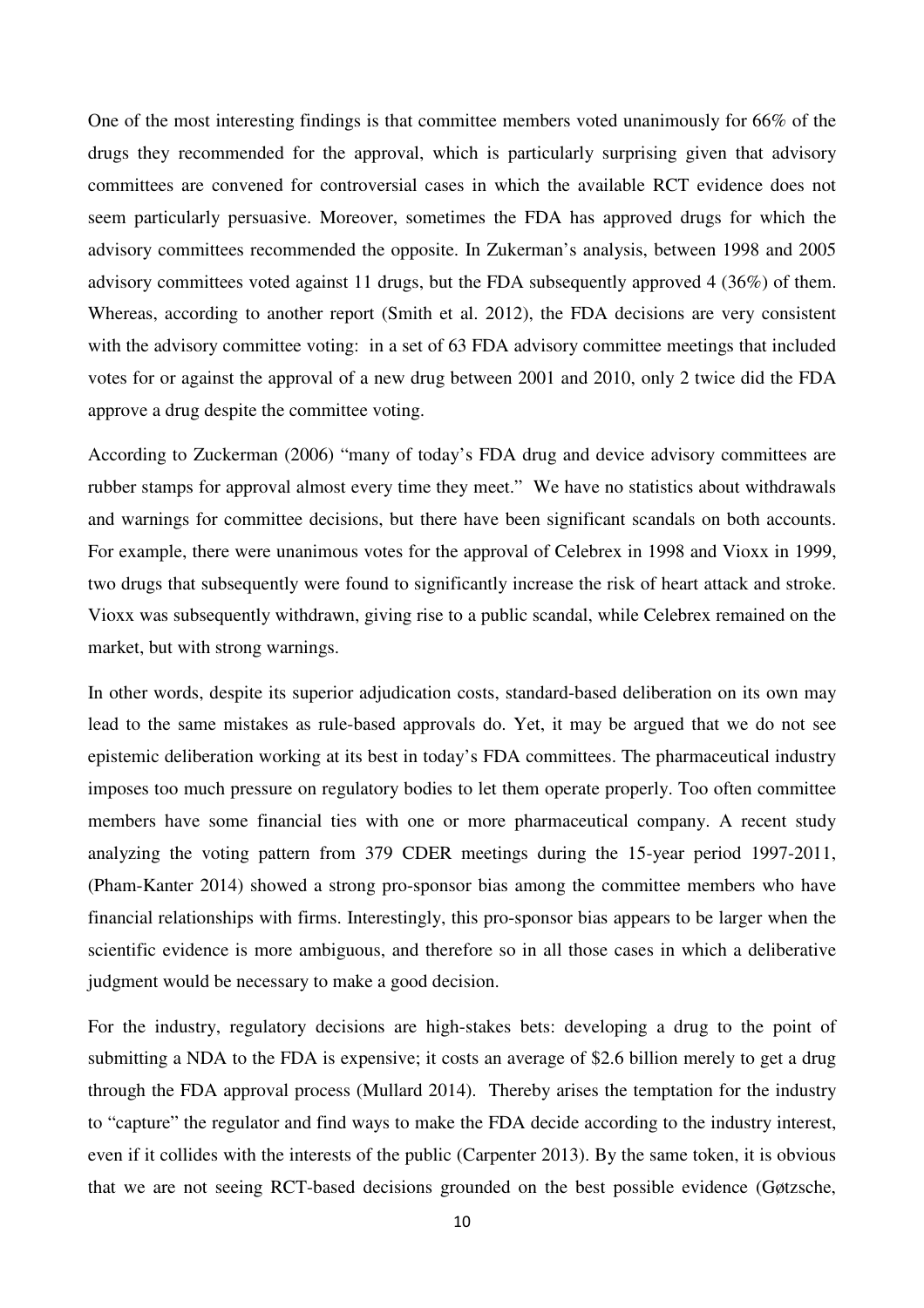Smith, and Rennie 2013). Bero and Rennie (1996) have discussed how industry-sponsored trials might favor the outcomes of a trials. Two quick examples are the choice of control and outcome measures. As to the former, researchers may, for instance, test an experimental drug against a placebo when an efficacious therapy is already available, or use a dosing in the control group that favors the experimental drug (Rochon et al. 1994). As to the latter, surrogate endpoints are nowadays extensively used to accelerate drug development and save money, but their validity is questionable (Aronson 2005; Pereira, Horwitz, and Ioannidis 2012). Pharmaceutical companies sponsoring trials can make many methodological choices that deviate from the ideal study design for RCTs, and which *a priori* can favor the experimental drug.

In other words, we must consider more than the operation of hard and soft epistemic triggers in a frictionless manner (Holman 2017). Regulatory agencies operate under conflicting pressures from various actors (not just the industry). Therefore, in assessing the costs of epistemic rules or standards for regulatory decision making, we must also factor in how resistant they are to external pressure. If we assume, for the sake of argument, that legislators are capable of resisting such pressures and promulgate epistemically sound rules or standards, how likely is it that regulatory agencies can apply them properly? Rule-based systems are expected to reduce corruption to the extent that they limit discretion and thereby minimize abuses of power (Schafer 2006). Standardbased adjudication, instead, is very sensitive to external pressures, for example, ideological decision making (Fon and Parisi 2007). Defending regulatory deliberation without any caveats about external interferences, *pace* Cartwright, seems too Platonic in this context. Yet, we fear there is no cheap solution to protect committees from conflicts of interests (Intemann and de Melo-Martín 2014).

Justin Biddle, a philosopher of science, has presented what is in our view the most compelling proposal for a standard-based regulatory system. Drawing on Kantrowitz (Kantrowitz 1967, 1976) and Merton (Merton 1973), Biddle has argued for the introduction of an adversarial system in regulatory committees, in which the interests in conflict are explicitly argued for: "Two groups of advocates would present arguments for a specific position, and a panel of judges would adjudicate between these two groups" (Biddle 2013) The industry chooses its own advocates, whereas the other set of advocates can be chosen among industry competitors (insurance companies, public health care agencies, patients and citizen groups). Judges must be scientific experts independent from both parties, having no direct interest or connections to the issue under consideration. The advocates and the judges should be, of course, kept separate. To control for independence, both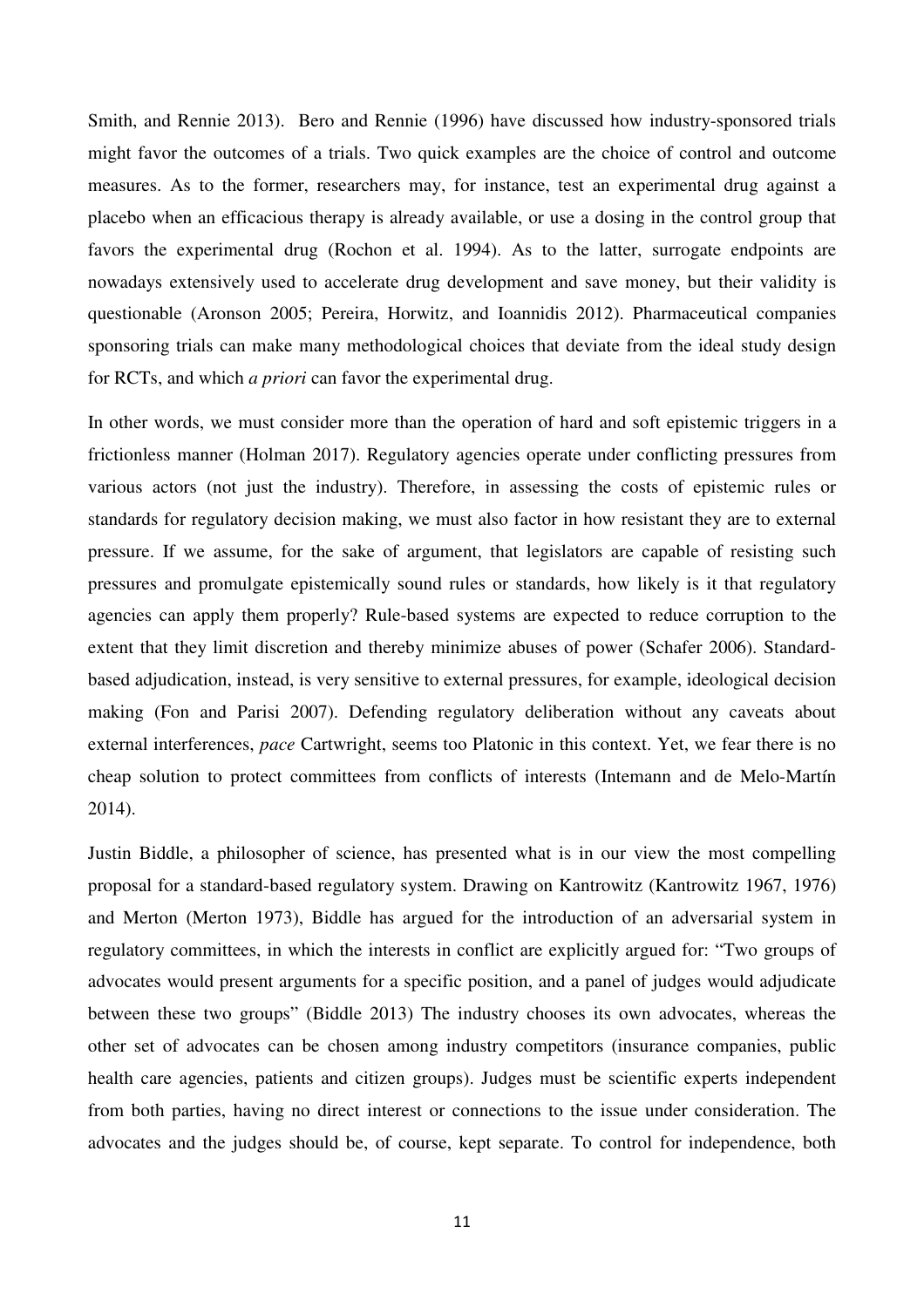groups of advocates should have the possibility to exclude a given number of scientists from the panel of judges. In this way, the decision should be as impartial and objective as possible.

Biddle's proposal captures some of the best arguments for standard-based decisions provided by legal and economics scholars. Invest a limited amount in creating a body of expert judges without conflicts of interest and let the advocates absorb the costs of finding the right evidence for their interpretation of the standard. Under certain idealized assumptions, this may be the most efficient approach (Friedman and Wickelgren 2013). The party that promotes the most efficient outcome will have more to gain by a positive decision, and therefore has more incentives to invest resources in supporting its case. Yet, for this sorting process to work, there should be a certain symmetry between the resources of the conflicting parties, otherwise the quality of legal representation may simply outweigh the merits of the case. Most patients' organizations are poor as compared to pharmaceutical companies, if these latter are not their primary source of funding.<sup>8</sup> To illustrate this, consider that in the notorious Vioxx scandal, Merck set up a \$4.85 billion settlement fund just to resolve consumer claims, while in 2017 the total revenue of one of the largest patient advocacy organizations, the American Heart Association, was just \$865 million (Forbes June 30, 2017).

Summing up, the operation of rules and standards in pharmaceutical regulation may be distorted by industry pressure. Assuming a good epistemic trigger in both, rules are less discretionary and, therefore, more difficult to game than standards. If our discussion of Biddle's proposal is correct, standard-base deliberation may be also very expensive to protect from conflicting interests.

## **5. AN EXPERIMENTAL APPROACH TO REGULATORY DECISION-MAKING**

Let us take stock of the argument so far. We have examined the proposals of different philosophers of science about how to improve our pharmaceutical regulatory system from an informal law and economics standpoint. Even if regulatory rules and standards hinge on epistemic triggers, having the best epistemic trigger does not necessarily imply that one will have the best regulatory system. Standard-based deliberation is, in itself, costly, as compared to a rule-based system, and, a priori, it is more difficult to protect against external pressures.

That does not imply that our current regulatory system works easily and well. According to Gøtzsche, Smith, and Rennie (2013), the clinical documentation for just three RCT-based NDA can take up 70 linear meters of binders. So maybe the ideally correct decision is out of our reach with either rules or standards. The question, of course, is whether a good enough decision is reachable. So far, we have just discussed costs, but rules and standards should also be judged in terms of the benefits they yield. In this final section we want to explore the possibility that, for the amount of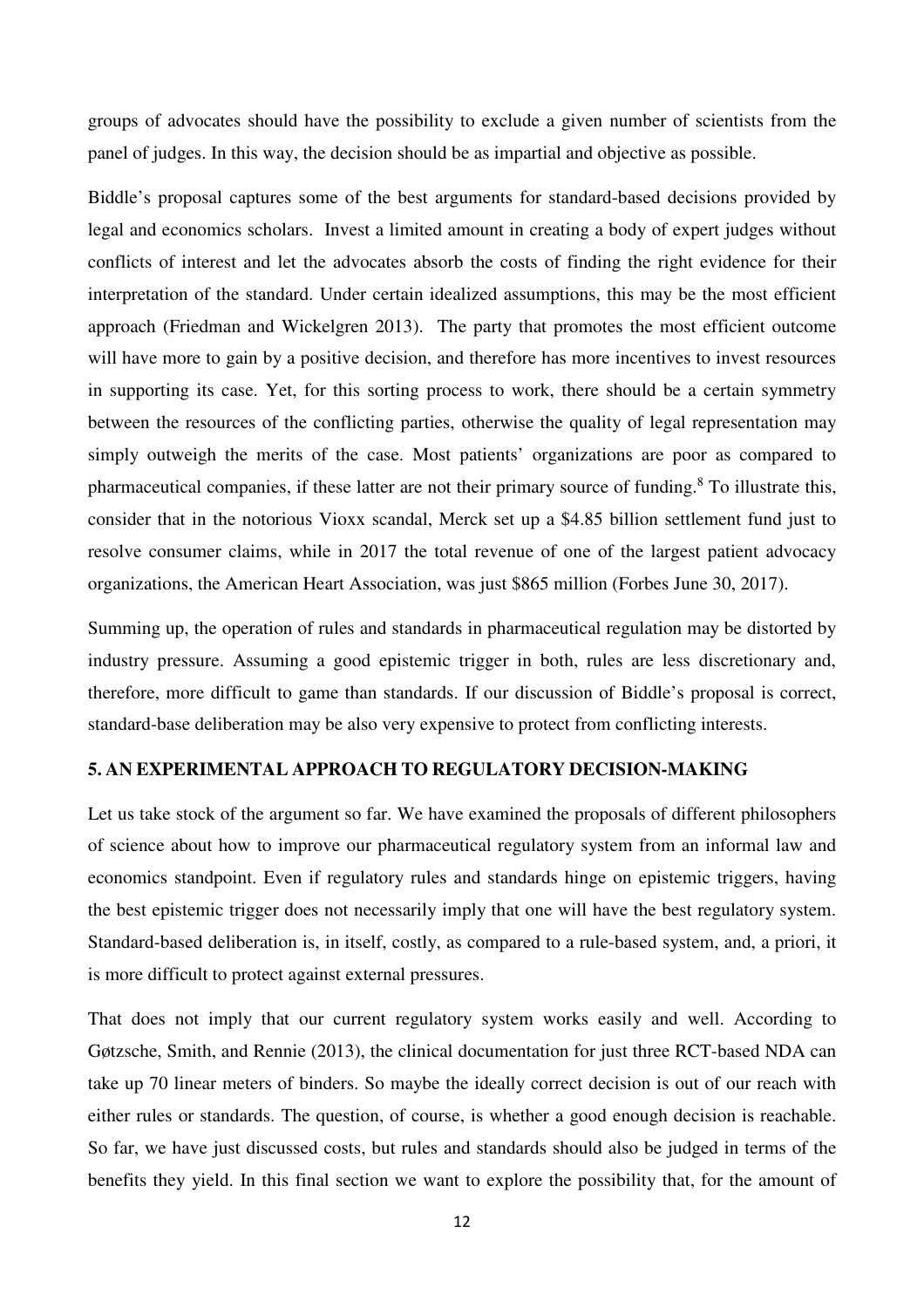resources the FDA has, patients are reasonably well protected with RCT-based rules. Or, alternatively, it is not self-evident that with a similar amount of resources standard-based decisions will protect patients better. We need to find an empirical index that allows us to judge which decision procedure is more suitable for protecting patients.

We claim that market withdrawals are a rough indicator of the error rate of RCT-based rules. Market withdrawals in the USA, as in many other countries, follow a standardized procedure: if there is reported evidence suggesting a reasonable risk of death or other serious adverse reactions from use of a medicinal product, the FDA may ask the company authorized to market it to conduct a recall.<sup>9</sup> The FDA will then study how the drug's benefit and risk balance compares with treatment alternatives. If the risks outweigh the benefits, the drug may be finally withdrawn from the market. Given that the FDA mandate is to test drugs for safety and efficacy, drug withdrawals are *prima facie* explicit regulatory mistakes: drugs that should have been banned have been allowed into pharmaceutical markets. Number of drug withdrawals is admittedly a rough index of regulatory success. For instance, there are no universal guidelines and therefore there is no perfect international agreement about which drugs should be available (Aronson 2017). With every caveat in mind, less than 2% of new drug approvals by the FDA between 1950 and 2011 were withdrawn (Onakpoya, Heneghan, and Aronson 2016). Following the pioneering review of Onakpoya, Heneghan, and Aronson (2016), in absolute figures, 134 drugs were withdrawn in the USA between 1953 and 2013 for serious adverse reactions. About 50 of them were linked to death (Onakpoya, Heneghan, and Aronson 2015), often correctly (Onakpoya, Heneghan, and Aronson 2017).<sup>10</sup>

For the sake of the argument, let us now take these figures at face value. Our claim is that market withdrawals provide an *empirical benchmark* of how well the FDA can meet its regulatory mandate on a rule-based system, with its current institutional arrangements. Critics of the RCT-rule should discuss under which circumstances a different rule or standard regulatory system can overperform a 2% error-rate. In our view, it is not enough to claim that current trial system is broken. Perhaps it is, but we need to know how much it would cost to achieve a better result with different sources of evidence and under similar external pressure, before deciding whether it is worth it to invest in making it happen. The point is that, once costs are taken into account, epistemic arguments alone are not enough to defend the necessity of an alternative. If regulatory agencies can be persuaded to run a pilot program for drug assessment with different decision methods, perhaps we will be able to find out empirically which system is better.

An immediate rejoinder would be to challenge the reliability of the submitted 2% FDA error rate. For many, the real number of dangerous compounds in the market would be much higher, because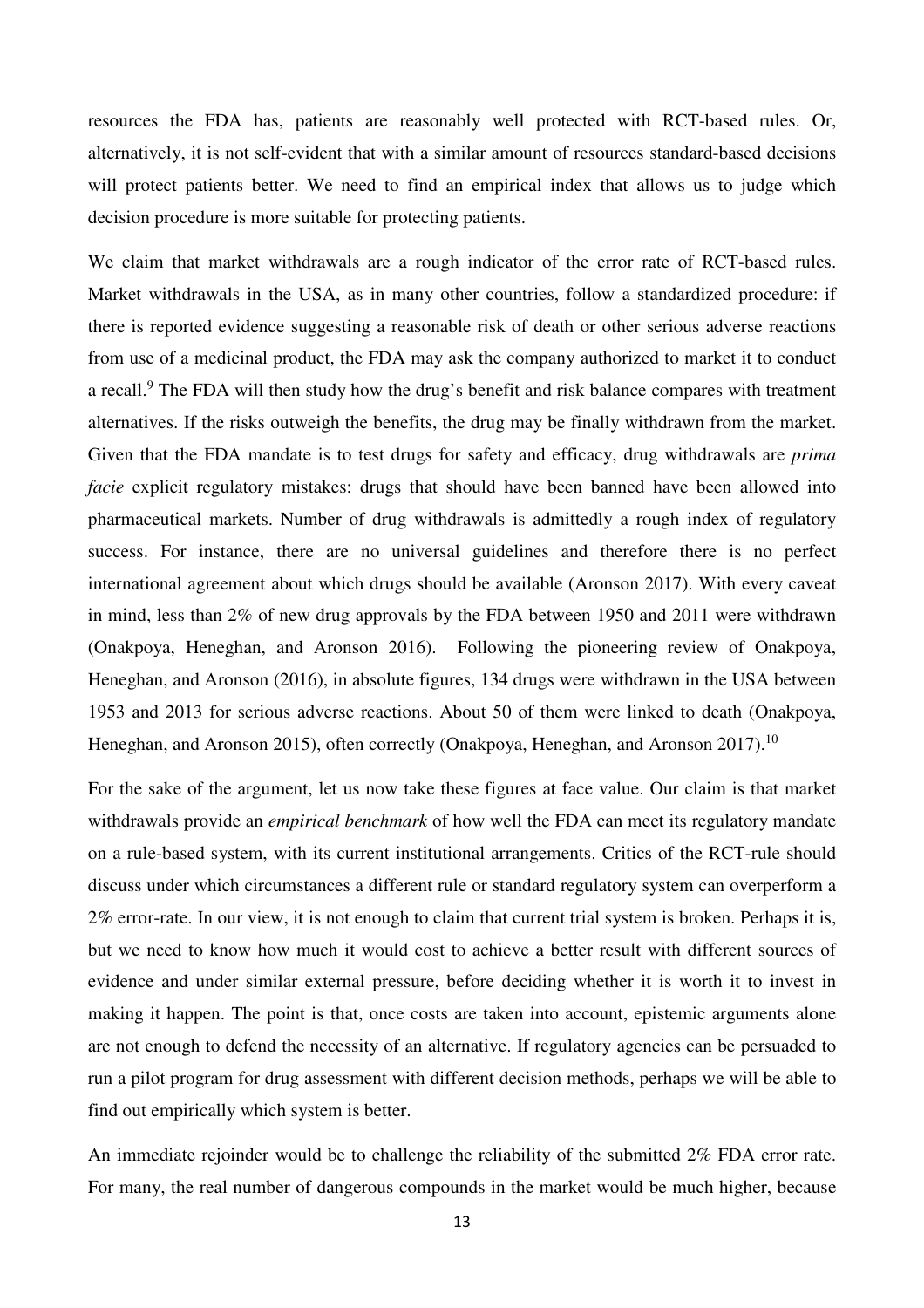the FDA is not properly complying with its institutional mission. Technically speaking, the FDA would have been *corrosively captured* (Carpenter 2013): the pharmaceutical industry would have succeeded both at obtaining undeserved RCT-based approvals and keeping those defective treatments in the market. This is a popular vision of the pharmaceutical industry widely advocated by specialized journalists (Angell 2004), epidemiologists (Gøtzsche, Smith, and Rennie 2013) and STS scholars (Abraham and Davis 2013). Their arguments are usually based on case reports about regulatory misdeeds or statistical estimates. For instance, according to Gøtzsche, Smith, and Rennie (2013), by 2007, 20 million consumers had taken Zyprexa, an anti-psychotic drug for which the FDA had issued a warning already in 2003. Meta-analyses would have shown that for every 100 patients treated in a trial, there was a death from the drug. Therefore, taking into account the total number of consumers, 200,000 patients may have died for a drug that, in Gotzsche's view, should not have been in the market in the first place.

Following Carpenter (2013), we disagree with the adequacy of any of these methods to properly analyze regulatory capture, but, for the sake of the argument, let us assume that the FDA has been indeed captured by pharmaceutical interests. The implication for our own argument is that no matter how good the rule or the standard, the amount of pressure the industry exerts today can bend it. Our entire analysis so far would be pointless. According to critics like Gotzsche, the problem originates more in the vulnerability of people than on the ideal properties of methods; after all, Gotzsche is a fierce advocate of Evidence-Based Medicine. The solution is thus to transform the regulatory environment, nationalizing pharmaceutical research, so that no market pressure will interfere with drug assessment.

The costs, and not just the benefits, of this solution are of a different order of magnitude: is it worth it to dispense with pharmaceutical markets just so we can have better drugs? Whereas for any ruleor standard-based regulatory scheme there is at least the possibility of a scale test, we have very little evidence to judge what would be the outcome of restructuring pharmaceutical markets so dramatically. Our only experience of a completely public pharmaceutical industry is the USSR and it was simply a failure in terms of innovation as measured by drug patents (Jack and Mason 1987).

 A less radical but still costly alternative would be to nationalize the regulatory tests: conduct trials (or whatever trigger our regulatory system requires) funded by public budgets and designed by public officers (Abraham and Davis 2013). Costly as it may be, we find this a defensible solution, since it would allow us to decide between rules or standards on the basis of the best available evidence.<sup>11</sup> Yet, this proposal would probably be objectionable to the most radical critics: if the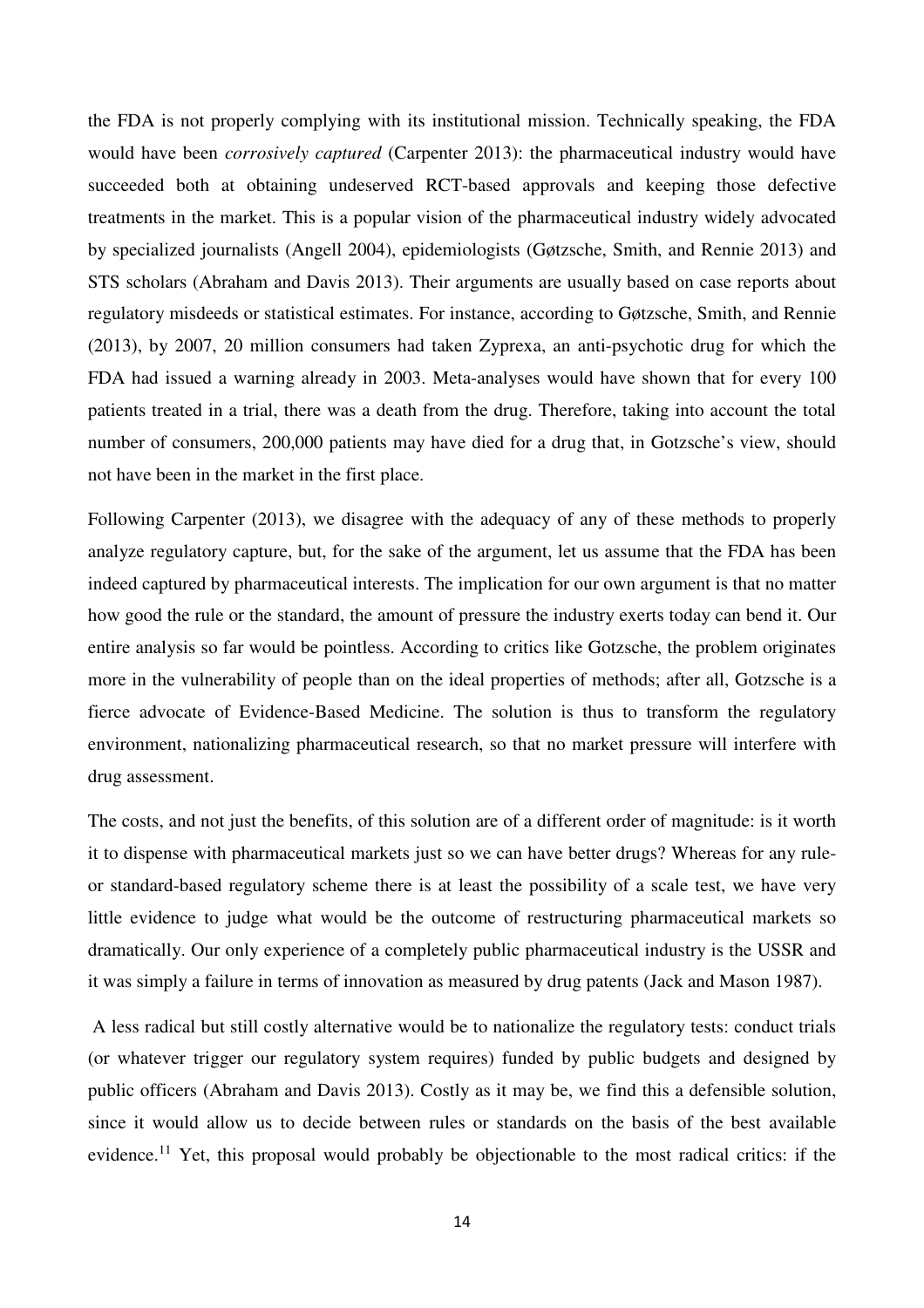FDA, with all its institutional power, has been captured, how could any public testing agency resist pharmaceutical pressure?

Capture arguments are themselves corrosive and should be handled with care. We concur with Carpenter (2013) about the necessity of a clear definition of the pharmaceutical public interest as the starting point of any discussion. In particular, we need to define what levels of risk are acceptable for authorizing new drugs. As we saw in section 3, philosophers of science have argued for increasing safety levels, using methods that would allow regulators to capture adverse events beyond the reach of standard RCTs. Desirable as it is, there might be a limit to this demand. According to Edwards (2005) there are very few drugs in which the overall risk really is greater than the effectiveness. Given that zero risk may be a non-attainable ideal, Edwards suggests focusing more on how patients are actually treated rather than whether a drug is on the market or not. Patients should be asked what risks they are prepared to take and for what benefits. This is a normative debate that goes beyond our rules versus standards dilemma, but any alternative regulatory scheme should address it (Tempini and Teira 2019).

## **5. CONCLUSION**

The distinction between rules and standards allows us to capture the costs at stake in the philosophical controversies on regulatory evidence. There are, indeed, good a priori arguments about the superiority of standards of evidence in the detection of safety and efficacy. And there are equally good a priori proposals on how to organize impartial committees to carry out such deliberation. Framing the decision in terms of the costs of implementing these ideals allows us to grasp the actual trade-offs that regulatory authorities should make: there is only a limited amount of resources for them to use. It is possible that RCT-based rules have offered, so far, a cost-effective way of protecting patients, if their safety is defined in terms of market withdrawals. In any case, our regulatory experience provides an empirical benchmark for other alternatives. We suggest that we need instead to test these alternatives in a pilot committee. As it has often happened in the past, philosophy has been good at setting up ideals, but philosophers of science may find that reality does not live up to them.

## **ACKNOWLEDGEMENTS**

Teira was funded by the Spanish Ministry of Economics research grant FFI2014-57258-P.

P. Luque, J. S. Mora, J. Aronson and B. Clarke provided crucial references. We are grateful for the comments received from audiences at the PSA18. The EBM+ Conference (UCL, May 2018) was equally helpful in revising the paper.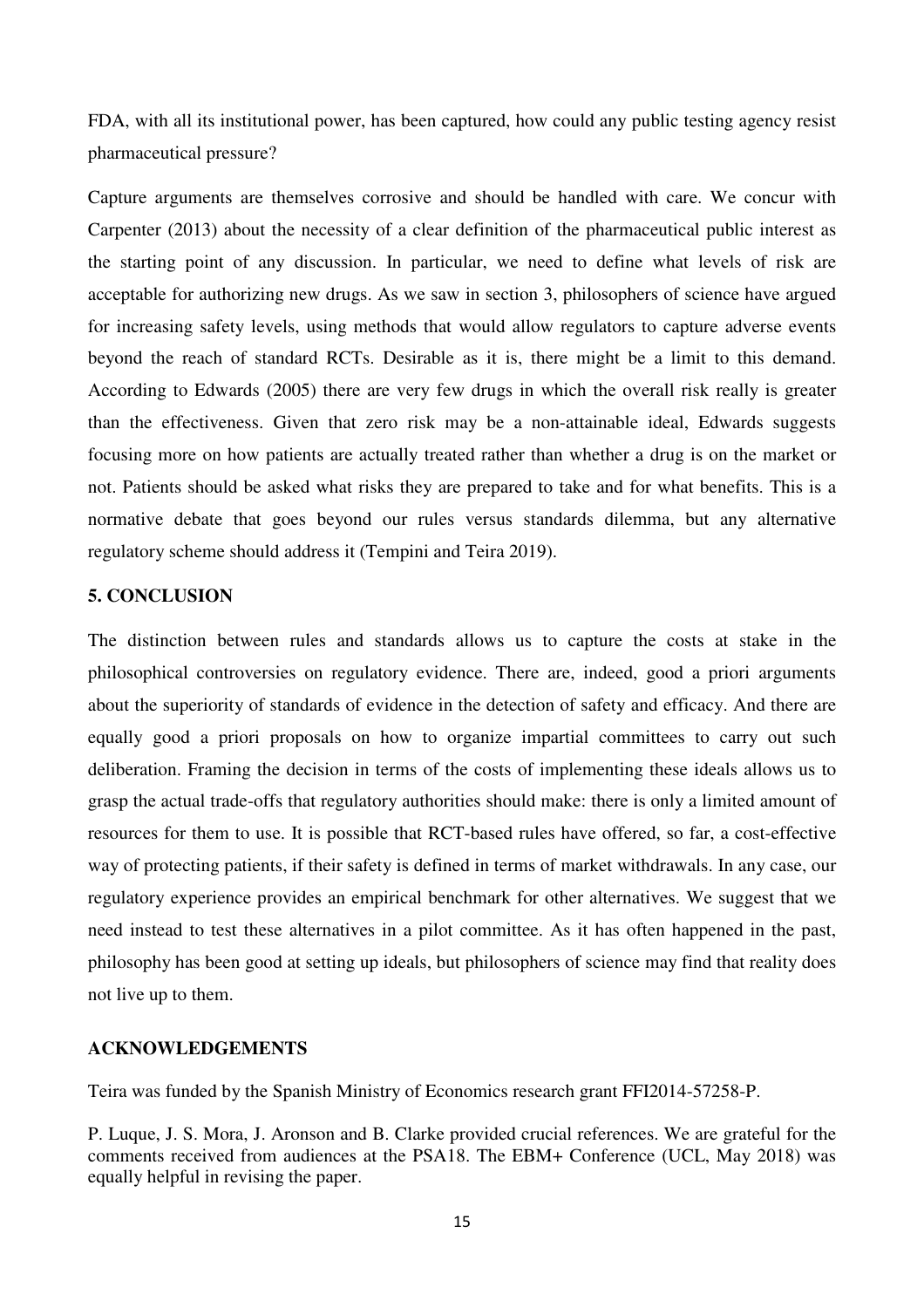## **AUTHOR BIOGRAPHIES**

David Teira teaches philosophy of science at UNED (Madrid). His personal webpage is: http://www.uned.es/personal/dteira

Mattia Andreoletti is a postdoctoral fellow at the University of Turin. He holds a PhD from the FOLSATEC program at the European School of Molecular Medicine (SEMM), affiliated with the European Institute of Oncology (IEO, Milan)

## **REFERENCES**

- Abraham, John, and Courtney Davis. 2013. *Unhealthy Pharmaceutical Regulation : Innovation, Politics and Promissory Science*. Health, Technology and Society. Houndmills, Basingstoke, Hampshire; New York, NY: Palgrave Macmillan.
- Angell, Marcia. 2004. *The Truth about the Drug Companies: How They Deceive Us and What to Do about It*. 1st ed. New York: Random House.
- Aronson, J. K. 2005. "Biomarkers and Surrogate Endpoints." *British Journal of Clinical Pharmacology*, 2005.
	- -. 2017. "Post-Marketing Drug Withdrawals: Pharmacovigilance Success, Regulatory Problems." *Therapie* 72 (5): 555–61.
- Bero, L A, and D Rennie. 1996. "Influences on the Quality of Published Drug Studies." *International Journal of Technology Assessment in Health Care* 12 (2): 209–37.
- Berry, Donald A., Steven N. Goodman, and Thomas A. Louis. 2005. "Floor Discussion." *Clinical Trials* 2 (4): 301–304.
- Biddle, Justin. 2013. "Institutionalizing Dissent: A Proposal for an Adversarial System of Pharmaceutical Research." *Kennedy Institute of Ethics Journal* 23 (4): 325–53.
- Boldrin, Michele, and David K. Levine. 2008. *Against Intellectual Monopoly*. New York: Cambridge University Press.
- Cambrosio, Alberto, Peter Keating, Thomas Schlich, and George Weisz. 2006. "Regulatory Objectivity and the Generation and Management of Evidence in Medicine." *Social Science & Medicine* 63 (1): 189–99.
- -. 2009. "Biomedical Conventions and Regulatory Objectivity: A Few Introductory Remarks." *Social Studies of Science* 39 (5): 651–64.
- Carpenter, Daniel. 2013. "Corrosive Capture? The Dueling Forces of Autonomy and Industry Influence in FDA Pharmaceutical Regulation." In *Preventing Regulatory Capture: Special Interest Influence and How to Limit It*, edited by Daniel Carpenter and David A. Moss, 152– 72. Cambridge: Cambridge University Press.
- Carpenter, Daniel. 2010. *Reputation and Power: Organizational Image and Pharmaceutical Regulation at the FDA*. Princeton Studies in American Politics. Princeton: Princeton University Press.
- Cartwright, Nancy, and Jeremy Hardie. 2015. *Evidence-Based Policy. A Practical Guide to Doing It Better*. *Statewide Agricultural Land Use Baseline 2015*. Vol. 1.
- Center for Durg Evaluation and Research. n.d. "Investigational New Drug (IND) Application Drug Development and Review Definitions." WebContent. Accessed 19 December 2016. http://www.fda.gov/Drugs/DevelopmentApprovalProcess/HowDrugsareDevelopedandAppr oved/ApprovalApplications/InvestigationalNewDrugINDApplication/ucm176522.htm.
- Clarke, Brendan, Donald Gillies, Phyllis Illari, Federica Russo, and Jon Williamson. 2014. "Mechanisms and the Evidence Hierarchy." *Topoi* 33 (2): 339–60.
- Edwards, I Ralph. 2005. "What Are the Real Lessons from Vioxx®?" *Drug Safety* 28 (8): 651–58.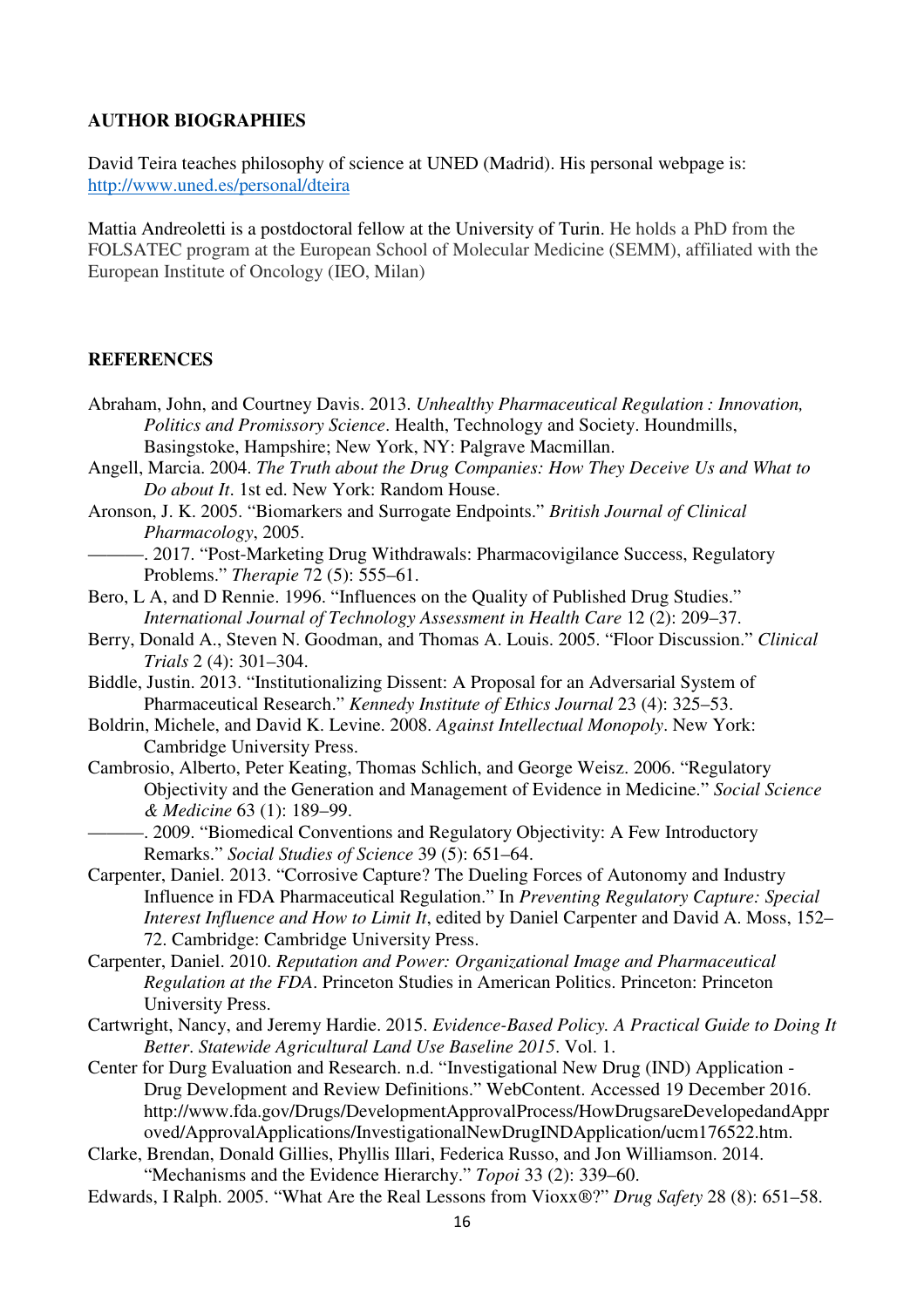- Fon, Vincy, and Francesco Parisi. 2007. "On the Optimal Specificity of Legal Rules." *Journal of Institutional Economics* 3 (2): 147–64.
- Friedman, Ezra, and Abraham L. Wickelgren. 2013. "A New Angle on Rules versus Standards." *American Law and Economics Review* 16 (2): 499–549.
- Gøtzsche, Peter C., Richard Smith, and Drummond Rennie. 2013. *Deadly Medicines and Organised Crime: How Big Pharma Has Corrupted Healthcare*. London: Radcliffe Publishing.
- Holman, Bennett. 2017. "Philosophers on Drugs." *Synthese*, 1–28.
- Intemann, Kristen, and Inmaculada de Melo-Martín. 2014. "Addressing Problems in Profit-Driven Research: How Can Feminist Conceptions of Objectivity Help?" *European Journal for Philosophy of Science* 4 (2): 135–51.
- Jack, D. B., and N. P. Mason. 1987. "THE PHARMACEUTICAL INDUSTRY IN THE U.S.S.R." *Journal of Clinical Pharmacy and Therapeutics* 12 (6): 401–7.
- Kantrowitz, Arthur. 1967. "Proposal for an Institution for Scientific Judgment." *Science* 156 (3776). ———. 1976. "The Science Court Experiment: An Interim Report." *Science* 193 (20 August 1976): 653–56.
- Kaplow, Louis. 1992. "Rules versus Standards: An Economic Analysis." *Duke Law Journal* 42: 557–629.
- Landes, Jürgen, Barbara Osimani, and Roland Poellinger. 2018. "Epistemology of Causal Inference in Pharmacology." *European Journal for Philosophy of Science* 8 (1): 3–49.
- Lupkin, S., and S. Findlay. 2017. "Grab Bag Of Goodies In 21st Century Cures Act." Kaiser Health News. 26 August 2017.
- Luppi, Barbara, and Francesco Parisi. 2011. "Rules versus Standards." In *Encyclopedia of Law and Economics*, edited by Gerrit De Geest. Vol. 3. Cheltenham, UK: Edward Elgar.
- Merton, Robert King. 1973. *The Sociology of Science: Theoretical and Empirical Investigations*. University of Chicago Press.
- Mullard, Asher. 2014. "New Drugs Cost US\$2.6 Billion to Develop." *Nature Reviews Drug Discovery* 13 (12): 877–877.
- Onakpoya, I. J., C. J. Heneghan, and J. K. Aronson. 2015. "Delays in the Post-Marketing Withdrawal of Drugs to Which Deaths Have Been Attributed: A Systematic Investigation and Analysis." *BMC Med* 13 (February): 26.
- -. 2016. "Post-Marketing Withdrawal of 462 Medicinal Products Because of Adverse Drug Reactions: A Systematic Review of the World Literature." *BMC Med* 14 (February): 10. ———. 2017. "Post-Marketing Regulation of Medicines Withdrawn from the Market Because of
	- Drug-Attributed Deaths: An Analysis of Justification." *Drug Saf* 40 (5): 431–41.
- Parkkinen, Veli-Pekka, Christian Wallmann, Michael Wilde, Jon Williamson, Brendan Clarke, Phyllis Illari, Mike Kelly, and Federica Russo. 2018. "Evaluating Evidence of Mechanisms in Medicine: A Handbook for Practitioners." Springer.
- Pereira, Tiago V, Ralph I Horwitz, and John P A Ioannidis. 2012. "Empirical Evaluation of Very Large Treatment Effects of Medical Interventions." *Journal of the American Medical Association* 308 (16): 1676–84.
- Pham-Kanter, Genevieve. 2014. "Revisiting Financial Conflicts of Interest in FDA Advisory Committees." *Milbank Quarterly* 92 (3): 446–70.
- Rochon, Paula A, Jerry H Gurwitz, Robert W Simms, Paul R Fortin, David T Felson, Kenneth L Minaker, and Thomas C Chalmers. 1994. "A Study of Manufacturer-Supported Trials of Nonsteroidal Anti-Inflammatory Drugs in the Treatment of Arthritis." *Archives of Internal Medicine* 154: 157–63.
- Schafer, Hans-Bernd. 2006. "Rules versus Standards in Rich and Poor Countries: Precise Legal Norms as Substitutes for Human Capital in Low-Income Countries." *Sup. Ct. Econ. Rev.* 14: 113.
- Schauer, Frederick. 1993. *Playing by the Rules*. Clarendon Press Publication.
- Schlag, Pierre J. 1985. "Rules and Standards." *UCLA Law Review* 33 (2): 379–430.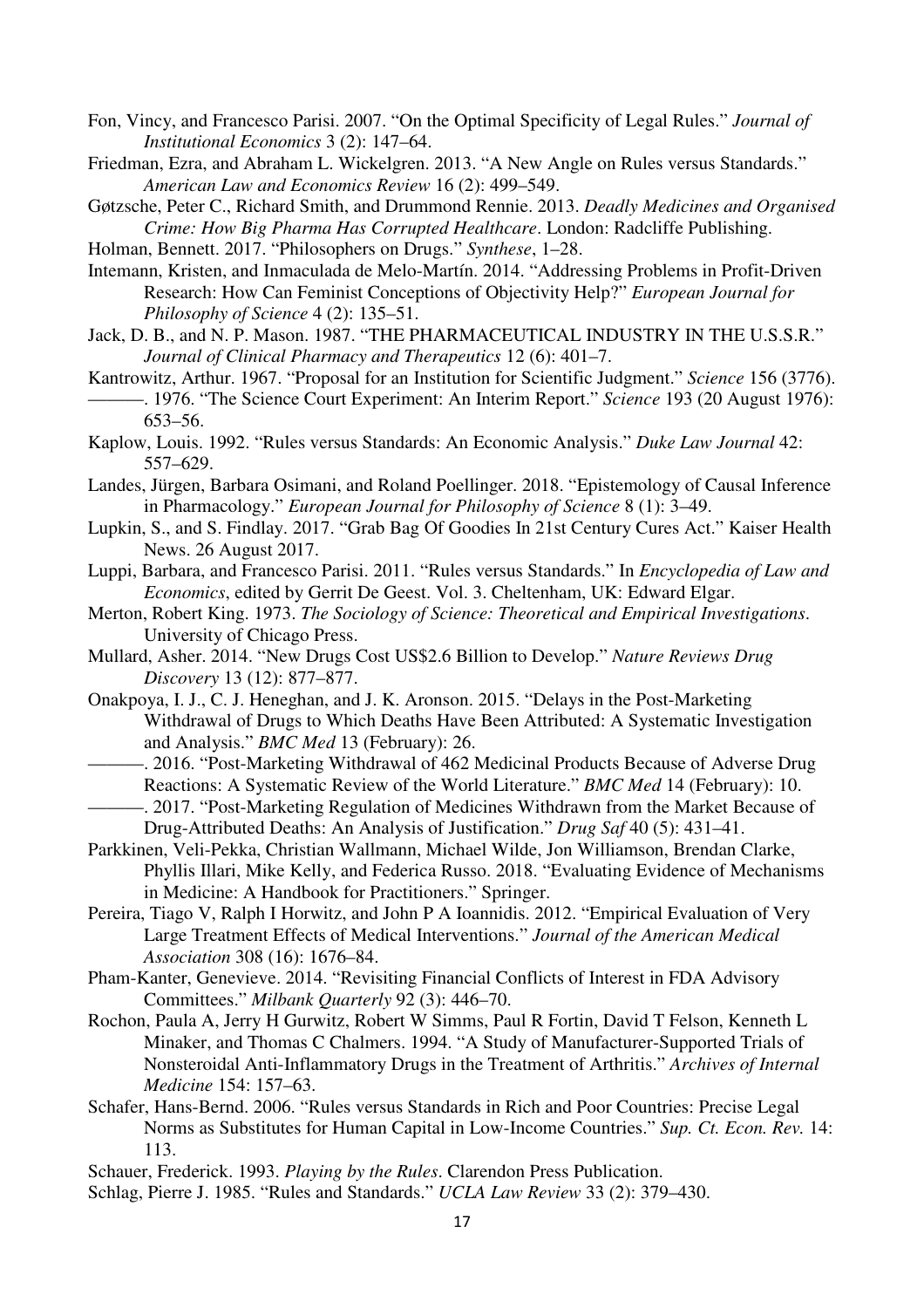Sismondo, Sergio. 2010. *An Introduction to Science and Technology Studies*. 2nd ed. Chichester, West Sussex, U.K.; Malden, MA: Wiley-Blackwell.

Sismondo, Sergio, and Jeremy A. Greene. 2015. *The Pharmaceutical Studies Reader*. Chichester, UK; Malden, MA: John Wiley & Sons Inc.

- Smith, Jeffrey F, Seth A Townsend, Navjot Singh, and Philip Ma. 2012. "FDA Advisory Committee Meeting Outcomes." *Nat Rev Drug Discov* 11 (7): 513–14.
- Solomon, Miriam, Jeremy R. Simon, and Harold Kincaid. 2017. *The Routledge Companion to Philosophy of Medicine*. Routledge Philosophy Companions. New York: Routledge, Taylor & Francis Group.
- Tempini N. and Teira D. 2019. Is the genie out of the bottle? Digital platforms and the future of clinical trials. *Economy & Society*, 48 (1)
- Tempini N. and Teira D, forthcoming, The Babel of Drugs: on the challenges of data journeys and evidential pluralism in pharmaceutical regulation, in Leonelli S. and Tempini N., eds., *Varieties of data journeys*, MIT Press
- Urfalino, Philippe. 2012. "Reasons and Preferences in Medicine Evaluation Committees." *Collective Wisdom: Principles and Mechanisms*, 173–202.
- Zuckerman, Diana M. 2006. "FDA Advisory Committees: Does Approval Mean Safety." *Washington: National Research Center for Women & Families*.

4 For recent statistics on submitted NDAs, see

l

<sup>&</sup>lt;sup>1</sup> See Solomon, Simon, and Kincaid (2017) for a survey.

<sup>&</sup>lt;sup>2</sup> Our discussion will take the regulatory experience of the FDA in the United States as its reference point, for two reasons: the FDA has set a paradigm for many other regulatory agencies worldwide and it is, by far, the best studied. Our understanding of the FDA is mainly based on Carpenter (2010). For recent regulatory developments in the US, see footnote 4 below.

<sup>&</sup>lt;sup>3</sup> We follow here the informal way in which this literature discusses costs: we are drawing on the mainstream view, without any original contribution.

https://www.accessdata.fda.gov/scripts/fdatrack/view/track.cfm?program=cder&status=public&i d=CDER-RRDS-Number-of-NDA-and-BLAs-submitted-and-approved&fy=All (accessed on July 7, 2018)

<sup>&</sup>lt;sup>5</sup> In December 2016, the US Congress passed the 21st Century Cures Act (21CCA), which invites the FDA to incorporate new evidentiary standards for drug assessment (e.g., Bayesian trials). For the last two years, the FDA has been organizing workshops in which experts debate how to implement this mandate. The 21CCA signals the end of a five decades consensus on how to test treatments. It may be understood as a response to changes in the regulatory environment: e.g., the emergence of drugs targeting particular genetic profiles for which it is difficult to gather enough patients to run a conventional trial. When such changes occur, rules lose efficiency for decision making (Fon and Parisi 2007). Yet, more skeptical voices see it as a success of pharmaceutical interests. For our own (also skeptical) view, see (Tempini and Teira, forthcoming).

 $6$  It is interesting to notice, in contrast, how STS-oriented pharmaceutical studies have paid very little attention to regulatory decision processes—see, e.g., the pioneering reader by (Sismondo 2010; Sismondo and Greene 2015; Cambrosio et al. 2006, 2009) for instance. They have highlighted the role of regulatory agencies, among other stakeholders, in the setup of the biomedical conventions about evidence discussed in this section, but they carefully avoid any normative discussion as to how their decision processes could be improved with alternative methods. Abraham and Davis (2013) provide an excellent, but less STS-oriented, sociological